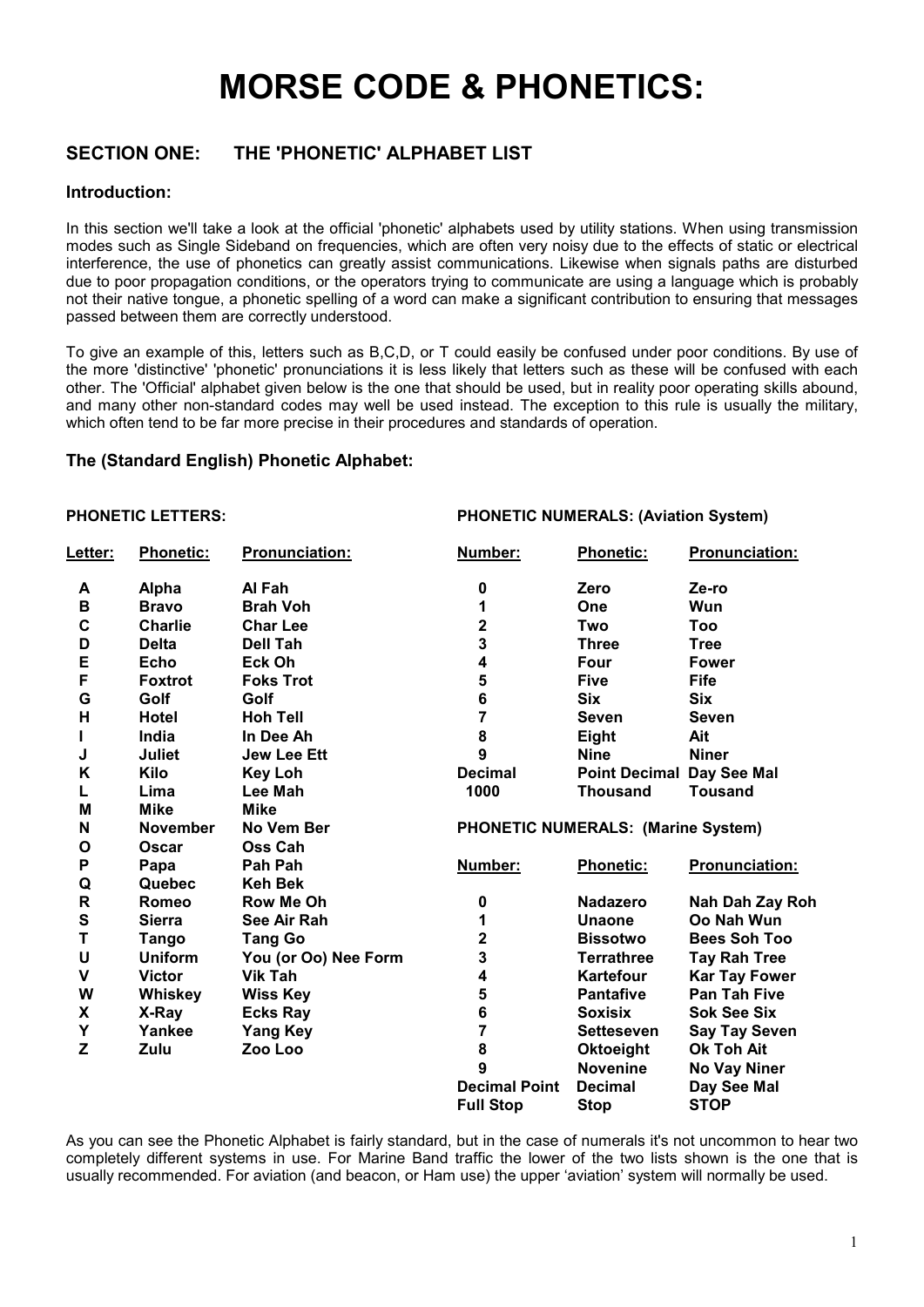## **SECTION TWO: MORSE CODE – (STANDARD ENGLISH LETTERS & NUMERALS)**

#### **Introduction:**

Below you will find a list of the most commonly used Morse characters. Due to the slow nature and repetition of the Morse transmissions used by most Non Directional Beacons it is quite possible for someone with even a very basic knowledge of the code to work out what the callsign is that you are hearing. By using the 'phonetic' sound of the Morse character, it should be possible to get a good idea of the rhythm that you should be hearing. To assist anyone who might like to take a stab at cracking the code a short 'tutorial' is given at the end of this document.

| Letter:                                                                        | <u>Code:</u> | <u>Sound:</u>                                                                                                                                                             |
|--------------------------------------------------------------------------------|--------------|---------------------------------------------------------------------------------------------------------------------------------------------------------------------------|
| A<br>в<br>C<br>D<br>E<br>F<br>G<br>н<br>Ī<br>J<br>Κ<br>L                       |              | di-dah<br>dah-di-di-dit<br>dah-di-dah-dit<br>Dah-di-dit<br>dit<br>di-di-dah-dit<br>dah-dah-dit<br>di-di-di-dit<br>di-dit<br>di-dah-dah-dah<br>dah-di-dah<br>di-dah-di-dit |
| M<br>N                                                                         |              | dah-dah<br>dah-dit                                                                                                                                                        |
| O<br>P                                                                         |              | dah-dah-dah<br>di-dah-dah-dit                                                                                                                                             |
| Q<br>$\overline{\mathsf{R}}$<br>$\mathbf s$<br>T<br>U<br>V<br>W<br>X<br>Y<br>Z |              | dah-dah-di-dah<br>di-dah-dit<br>di-di-dit<br>dah<br>di-di-dah<br>di-di-di-dah<br>di-dah-dah<br>dah-di-di-dah<br>dah-di-dah-dah<br>dah-dah-di-dit                          |
|                                                                                |              |                                                                                                                                                                           |

| Numeral: | Code: | Sound:                                           |
|----------|-------|--------------------------------------------------|
| 1        |       | di-dah-dah-dah                                   |
| 2        |       | di-dah-dah-dah-dah                               |
| 3        |       | di-di-di-dah-dah                                 |
| 4        | .     | di-di-di-di-dah                                  |
| 5        |       | di-di-di-di-dit                                  |
| 6        | .     | dah-di-di-di-dit                                 |
|          |       | dah-dah-di-di-dit                                |
| 8        | . .   | dah-dah-dah-di-dit                               |
| 9        |       | dah-dah-dah-dah-dit                              |
| 0        |       | dah-dah-dah-dah-dah                              |
| 0        |       | Some operators will send a long dash for a zero! |
|          |       |                                                  |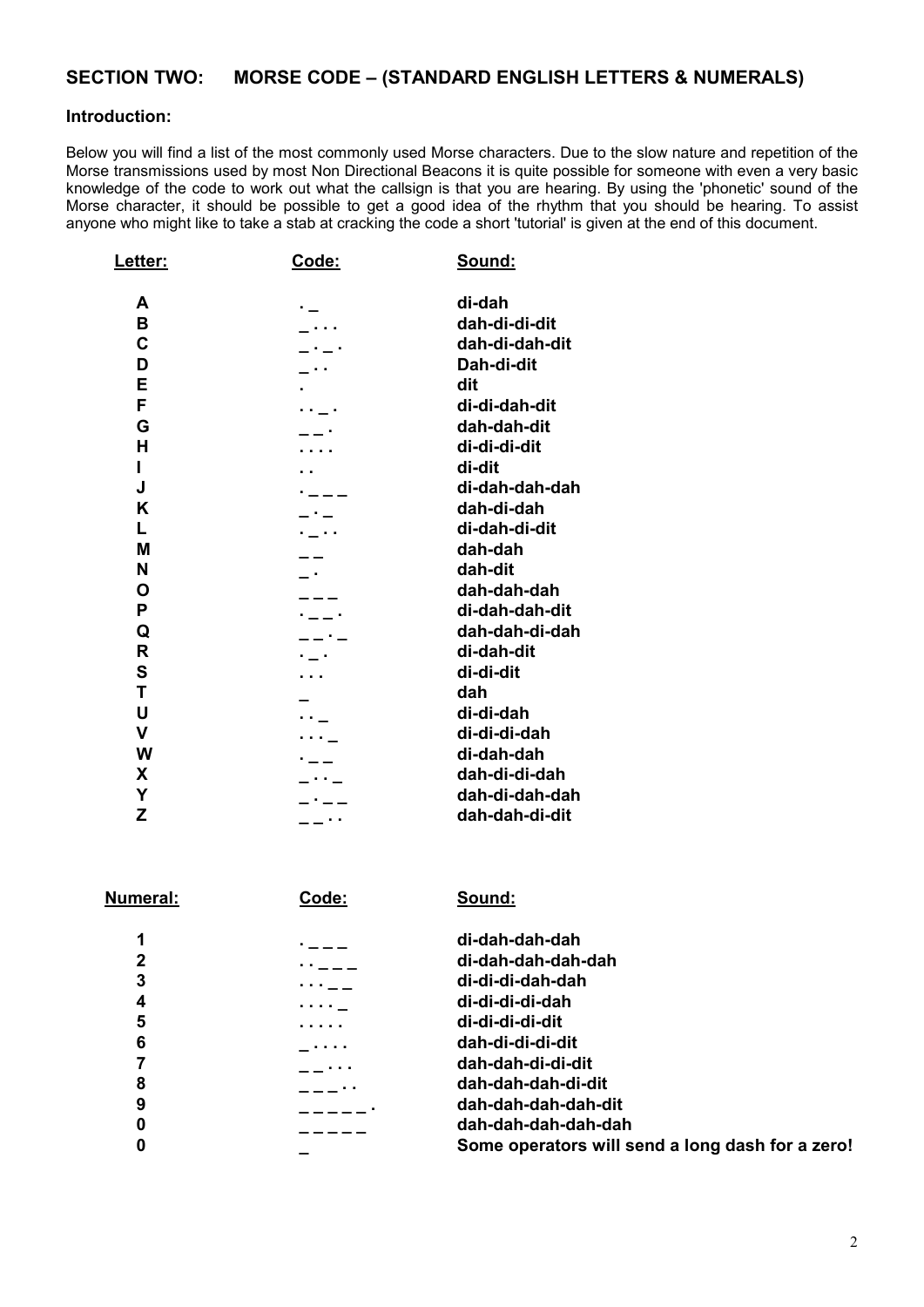#### **Accented Characters:**

As I mentioned in the introduction, many 'accented' Morse characters can often be heard on some of the continental beacon IDs, and below you will find a list of the Morse characters relating to these. As you will note, some of the characters are common to several European languages, so assumptions about possible locations based purely on these accents should be made with great care. My thanks to **Väinö Lehtoranta, OH2LX,** of Finland, for the correct translations of many of the letters below.

| Letter:                                                                                                                                                                                                                                                                                               | Code:                                                                            | Sound:                                                                                                                                                                                                                                              |
|-------------------------------------------------------------------------------------------------------------------------------------------------------------------------------------------------------------------------------------------------------------------------------------------------------|----------------------------------------------------------------------------------|-----------------------------------------------------------------------------------------------------------------------------------------------------------------------------------------------------------------------------------------------------|
| Ä<br>(German, Swedish, Finnish)<br>Æ<br>(Danish, Norwegian)<br>Á<br>(Spanish)<br>A<br>(Swedish)<br>Ch<br>(German/Spanish)<br>Sh<br>(Russian)<br>É<br>(French)<br>Ñ<br>(Spanish)<br>Ö<br>(German, Swedish, Finnish)<br>Ø<br>(Danish, Norwegian)<br>Ch<br>(Russian)<br>Û<br>(German)<br>Yu<br>(Russian) | <b>Contract Contract</b><br>$\sim 100$<br>.<br><b>Contract Contract Contract</b> | di-dah-di-dah<br>di-dah-di-dah<br>di-dah-dah-di-dah<br>di-dah-dah-di-dah<br>dah-dah-dah-dah<br>dah-dah-dah-dah<br>di-di-dah-di-dit<br>dah-dah-di-dah-dah<br>dah-dah-dah-dit<br>dah-dah-dah-dit<br>dah-dah-dah-dit<br>di-di-dah-dah<br>di-di-dah-dah |
|                                                                                                                                                                                                                                                                                                       |                                                                                  |                                                                                                                                                                                                                                                     |

#### **PUNCTUATION:**

 **Term: Code: Sound: Full Stop (period) . \_ . \_ . \_ di-dah-di-dah-di-dah Comma \_ \_ . . \_ \_ dah-dah-di-di-dah-dah Colon \_ \_ \_ . . . dah-dah-dah-di-di-dit Interrogation . . \_ \_ . . di-di-dah-dah-di-dit Slash / \_ . . \_ . dah-di-di-dah-dit Break =**  $\qquad \qquad$  $\qquad \qquad$  $\qquad \qquad$  $\qquad \qquad$  $\qquad \qquad$  $\qquad \qquad$  $\qquad \qquad$  $\qquad \qquad$  $\qquad \qquad$  $\qquad$  $\qquad$  $\qquad$  $\qquad$  $\qquad$  $\qquad$  $\qquad$  $\qquad$  $\qquad$  $\qquad$  $\qquad$  $\qquad$  $\qquad$  $\qquad$  $\qquad$  $\qquad$  $\qquad$  $\qquad$  $\qquad$  $\qquad$  $\qquad$  $\qquad$  **Error . . . . . . . . di-di-di-di-di-di-di-dit Hyphen - \_ . . . . \_ dah-di-di-di-di-dah Inverted Commas " . \_ . . \_ . di-dah-di-di-dah-dit Apostrophe ' . \_ \_ \_ \_ . di-dah-dah-dah-dah-dit Colon : \_ \_ \_ . . . dah-dah-dah-di-di-dit Underline \_ . . \_ \_ . \_ di-di-dah-dah-di-dah Wait . \_ . . . di-dah-di-di-dit Bracket ( \_ . \_ \_ . dah-di-dah-dah-dit**  Bracket ) **Bracket ) Bracket**  $\qquad \qquad - \cdot -$  **dah-di-dah-dah-di-dah** AR (end of message) **AR** (end of message) **and**  $\mathbf{r}_1 \cdot \mathbf{r}_2 \cdot \mathbf{r}_3$  **di-dah-di-dah-dit VA (end of work) . . . \_ . \_ di-di-di-dah-di-dah**  VE (understood) **a substitute of the contract of the contract of the contract of the contract of the contract of the contract of the contract of the contract of the contract of the contract of the contract of the contract K (invitation to transmit) \_ . \_ dah-di-dah**  R (received) **R** (received) **R** (received) CT (commence traffic)  $\begin{array}{ccc} - & - \\ - & - \end{array}$  dah-di-dah-di-dah  **de (from) \_ . . . dah-di-dit dit SOS (Distress Call) . . . \_ \_ \_ . . . di-di-dit-dah-dah-dah-di-di-dit**  CQ (General Call) **CQ** (General Call) **CQ** is a set of  $\begin{array}{ccc} - & - & - & - \end{array}$  dah-di-dah-dit dah-dah-di-dah  **73 (best wishes) \_ \_ . . . . . . \_ \_ dah-dah-di-di-dit di-di-di-dah-dah @ (Commat) . \_ \_ . \_ . di-dah-dah-di-dah-dit**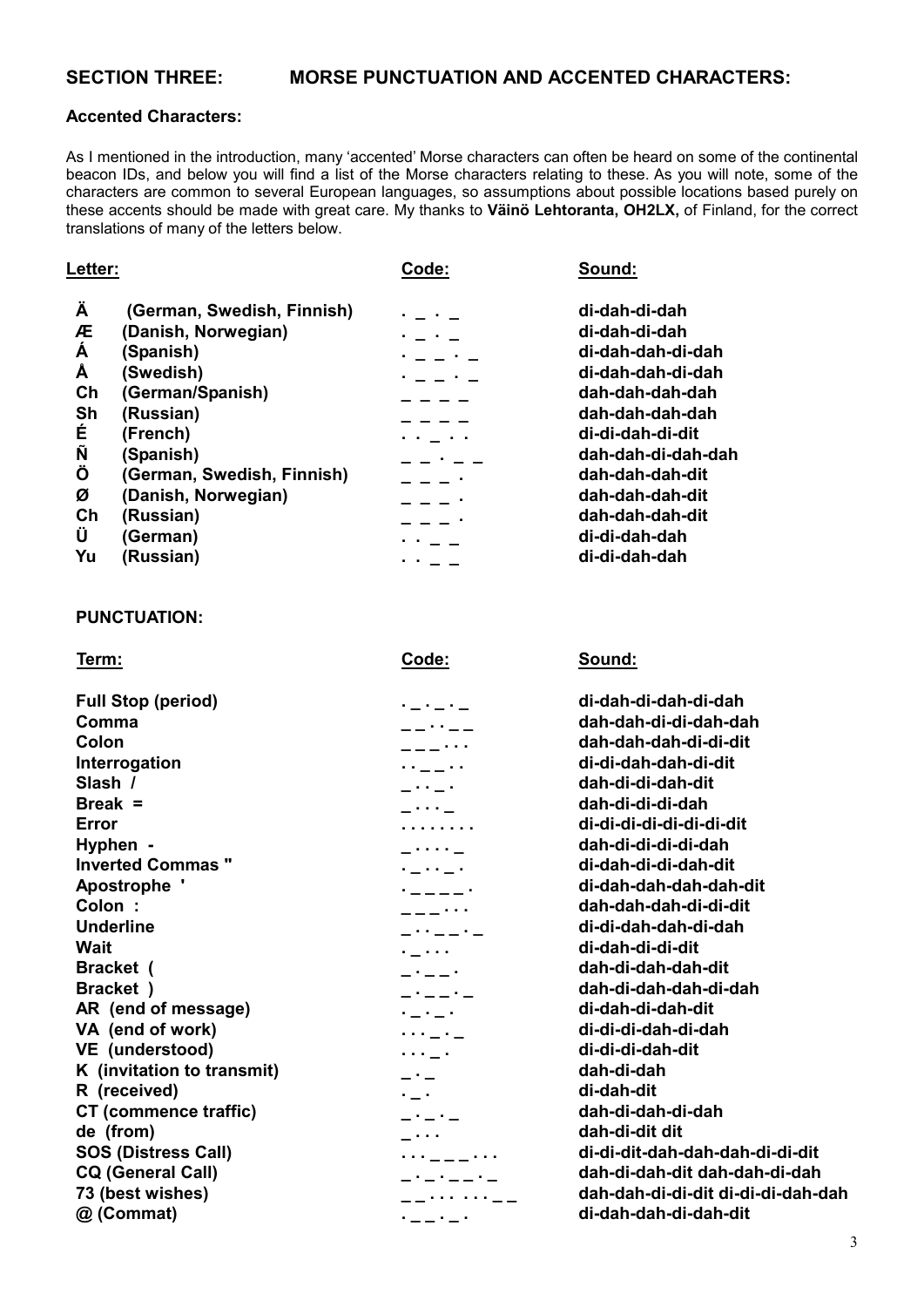### **SECTION FOUR:**

#### **RUSSIAN MORSE:**

#### Introduction:

The Russian language uses the Cyrillic alphabet, and you may occasionally come across the odd beacon using some of these more unusual characters, the table below should help with any identification problems.

| <u>Letter:</u><br>(large) | Letter:<br>(small) | Code:   | Sound:           |             | Transliteration:                                  |
|---------------------------|--------------------|---------|------------------|-------------|---------------------------------------------------|
| A                         | a                  |         | di-dah           | a           |                                                   |
| Б                         | б                  |         | dah-di-di-dit    | $\mathbf b$ |                                                   |
| B                         | B                  |         | di-dah-dah       | $\mathbf v$ |                                                   |
| г                         | г                  |         | dah-dah-dit      | g           | ('v' when between two<br>vowels as in ezo, -ozo.) |
| Д                         | д                  |         | dah-di-dit       | d           |                                                   |
| E                         | $\mathbf e$        |         | dit              | ye          | (ye as in yet)                                    |
| Ë                         | ë                  |         | dit              | yo          | (except after ch and<br>shch)                     |
| Ж                         | Ж                  |         | di-di-di-dah     | zh          | (like 's' in pleasure)                            |
| 3                         | 3                  |         | dah-dah-di-dit   | z           |                                                   |
| N                         | И                  |         | di-dit           |             | (like 'ee' in sweet)                              |
| Й                         | Й                  |         | di-dah-dah-dah   |             | I or $y$ (like 'y' in boy)                        |
| К                         | К                  |         | dah-di-dah       | k           |                                                   |
| Л                         | л                  |         | di-dah-di-dit    |             |                                                   |
| M                         | M                  |         | dah-dah          | m           |                                                   |
| H                         | н                  |         | dah-dit          | n           |                                                   |
| $\mathbf O$               | O                  |         | dah-dah-dah      | O           |                                                   |
| $\mathsf{\Pi}$            | п                  |         | di-dah-dah-dit   | p           |                                                   |
| P                         | p                  |         | di-dah-dit       | r           | rolled (like Scottish)                            |
| $\mathbf c$               | $\mathbf c$        |         | di-di-dit        | $\mathbf s$ |                                                   |
| T                         | T                  |         | dah              | t           |                                                   |
| У                         | y                  |         | di-di-dah        | u           | (like 'oo' in boot)                               |
| Ф                         | ф                  |         | di-di-dah-dit    | f           |                                                   |
| X                         | X                  |         | di-di-di-dit     | kh          | ('h' but hard like Loch)                          |
| Ц                         | ц                  |         | dah-di-dah-dit   | ts          |                                                   |
| Ч                         | ч                  |         | dah-dah-dah-dit  | ch          | (occasionally 'sh')                               |
| Ш                         | Ш                  |         | dah-dah-dah-dah  | sh          |                                                   |
| Щ                         | Щ                  |         | dah-dah-di-dah   | shch        |                                                   |
| Ъ                         | ъ                  |         | dah-di-di-dah    |             | hard sign                                         |
| Ы                         | Ы                  |         | dah-di-dah-dah   | У           | (like 'y' in physio)                              |
| ь                         | ь                  |         | dah-di-di-dah    |             | soft sign                                         |
| Э                         | э                  |         | di-di-dah-di-dit | е           | (like E in Edward)                                |
| Ю                         | Ю                  |         | di-di-dah-dah    | yu          |                                                   |
| Я                         | Я                  | . _ . _ | di-dah-di-dah    | ya          |                                                   |
|                           |                    |         |                  |             |                                                   |

This is not and exact guide to pronunciation, but should help in situations where you have a written callsign and can't quite work out what the translated callsign might read in Morse code.